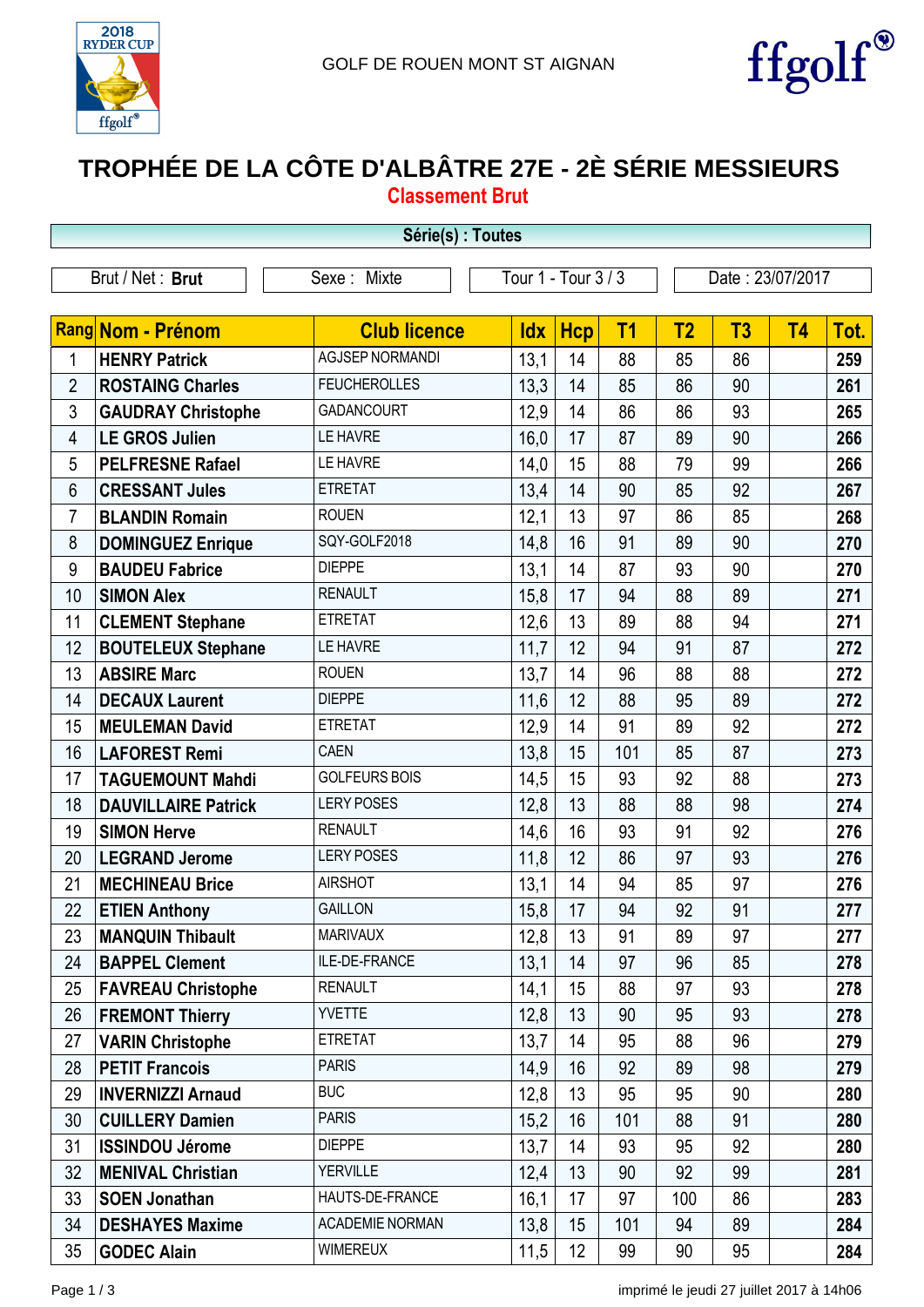|    | Rang Nom - Prénom               | <b>Club licence</b>    | <u>ldx</u> | <b>Hcp</b> | T <sub>1</sub> | T <sub>2</sub> | T3         | <b>T4</b> | Tot.       |
|----|---------------------------------|------------------------|------------|------------|----------------|----------------|------------|-----------|------------|
| 36 | <b>SOULE Franck</b>             | <b>HAUTE NORMANDIE</b> | 15,3       | 16         | 100            | 92             | 93         |           | 285        |
| 37 | <b>RATS Michael</b>             | <b>ETRETAT</b>         | 14,8       | 16         | 94             | 92             | 99         |           | 285        |
| 38 | <b>BALCON Jean-François</b>     | <b>JUMIEGES</b>        | 14,9       | 16         | 106            | 86             | 94         |           | 286        |
| 39 | <b>ALEXANDRE Jean- François</b> | <b>DIEPPE</b>          | 13,4       | 14         | 98             | 90             | 98         |           | 286        |
| 40 | <b>PERIN Didier</b>             | <b>AIRSHOT</b>         | 12,1       | 13         | 93             | 94             | 99         |           | 286        |
| 41 | <b>DESBUISSONS Bruno</b>        | <b>DIEPPE</b>          | 13,2       | 14         | 91             | 95             | 100        |           | 286        |
| 42 | <b>MICHEL Philippe</b>          | <b>ETRETAT</b>         | 16,0       | 17         | 94             | 102            | 91         |           | 287        |
| 43 | <b>GUILLOMON Bruno</b>          | LE HAVRE               | 15,3       | 16         | 95             | 93             | 100        |           | 288        |
| 44 | <b>MISSISTRANO Vincent</b>      | <b>CHAMP BATAILLE</b>  | 15,1       | 16         | 99             | 94             | 96         |           | 289        |
| 45 | <b>ISOZ Robert</b>              | <b>CHAMP BATAILLE</b>  | 15,1       | 16         | 96             | 96             | 97         |           | 289        |
| 46 | <b>VERDIER Nicolas</b>          | <b>AMIENS</b>          | 16,4       | 18         | 98             | 94             | 97         |           | 289        |
| 47 | <b>BARUS Olivier</b>            | <b>ETRETAT</b>         | 15,8       | 17         | 102            | 97             | 91         |           | 290        |
| 48 | <b>FAWKNER Mickael</b>          | <b>PARIS</b>           | 12,7       | 13         | 102            | 96             | 92         |           | 290        |
| 49 | <b>HAVE Olivier</b>             | <b>PICARDIE</b>        | 13,5       | 14         | 100            | 93             | 97         |           | 290        |
| 50 | <b>GANIER Pablo</b>             | <b>CERGY</b>           | 13,2       | 14         | 95             | 95             | 100        |           | 290        |
| 51 | <b>HADJELIS Bruno</b>           | <b>GADANCOURT</b>      | 12,4       | 13         | 102            | 92             | 97         |           | 291        |
| 52 | <b>WACHOWSKI Philippe</b>       | <b>BIRDIE POLICE</b>   | 11,6       | 12         | 94             | 99             | 98         |           | 291        |
| 53 | <b>STIVEY Neil</b>              | <b>BOULOGNE BEST</b>   | 14,0       | 15         | 96             | 93             | 102        |           | 291        |
| 54 | <b>BAOUAB Frédérick</b>         | NORMANDIE              | 14,0       | 15         | 91             | 97             | 103        |           | 291        |
| 55 | <b>GAUDRAY Jean-Christophe</b>  | <b>GADANCOURT</b>      | 12,8       | 13         | 101            | 100            | 91         |           | 292        |
| 56 | <b>DUFOSSE Xavier</b>           | <b>DIEPPE</b>          | 12,8       | 13         | 98             | 100            | 94         |           | 292        |
| 57 | <b>LACOUR Gilles</b>            | LE HAVRE               | 15,9       | 17         | 90             | 101            | 101        |           | 292        |
| 58 | <b>SIMON Nicolas</b>            | <b>BPCE</b>            | 15,9       | 17         | 98             | 95             | 101        |           | 294        |
| 59 | <b>DUPUY Marc</b>               | <b>ETRETAT</b>         | 15,1       | 16         | 99             | 108            | 89         |           | 296        |
| 60 | <b>DUBY Nicolas</b>             | <b>LILLE METROPOLE</b> | 15,5       | 17         | 96             | 106            | 94         |           | 296        |
| 61 | <b>HACHE Nicolas</b>            | <b>DIEPPE</b>          | 14,3       | 15         | 106            | 90             | 100        |           | 296        |
| 62 | <b>POLARD Vincent</b>           | PARC ALBOSC            | 15,1       | 16         | 100            | 95             | 102        |           | 297        |
| 63 | <b>MARYN Patrice</b>            | <b>BPCE</b>            | 15,5       | 17         | 100            | 92             | 105        |           | 297        |
| 64 | <b>MULLER Emmanuel</b>          | <b>YERVILLE</b>        | 14,5       | 15         | 97             | 102            | 99         |           | 298        |
| 65 | <b>VALIN Michel</b>             | <b>PARIS</b>           | 14,9       | 16         | 98             | 100            | 100        |           | 298        |
| 66 | <b>STEWART James</b>            | <b>NORMANDIE</b>       | 14,4       | 15         | 100            | 93             | 105        |           | 298        |
| 67 | <b>LEFEBVRE Frédéric</b>        | <b>LILLE METROPOLE</b> | 13,7       | 14         | 100            | 99             | 100        |           | 299        |
| 68 | <b>CARDOT Rémi</b>              | <b>MERIGNIES</b>       | 14,3       | 15         | 111            | 99             | 92         |           | 302        |
| 69 | <b>BOUZIDI Lionel</b>           | <b>DIEPPE</b>          | 14,0       | 15         | 97             | 105            | 102        |           | 304        |
| 70 | <b>PERIN Jean Luc</b>           | ILE-DE-FRANCE          | 15,9       | 17         | 95             | 105            | 104        |           | 304        |
| 71 | <b>COUROYER Jean Michel</b>     | MANNEVILLETTE          | 16,3       | 17         | 98             | 107            | 103        |           | 308        |
| 72 | <b>COMBEAUX Eric</b>            | <b>BANQUE PARIS</b>    | 15,9       | 17         | 108            | 95             | 105        |           | 308        |
| 73 | <b>RIO Guillaume</b>            | <b>FORET VERTE</b>     | 14,2       | 15         | 103            | 102            | 105        |           | 310        |
| 74 | <b>DEVERRE Jean-Marc</b>        | <b>ROUEN</b>           | 15,9       | 17         | 97             | 105            | 111        |           | 313        |
| 75 | <b>MULOT Jean - Luc</b>         | <b>NORMANDIE</b>       | 15,3       | 16         | 98             | 112            | 105        |           | 315        |
| 76 | <b>COUTTEURE Sébastien</b>      | <b>BONDUES</b>         | 11,8       | 12         | 102            | 115            | 101        |           | 318        |
| 77 | <b>DORSON François</b>          | <b>RENAULT</b>         | 12,9       | 14         | 111            | 102            | 111        |           | 324        |
| 78 | <b>DETALLE Alain</b>            | <b>NORMANDIE</b>       | 15,9       | 17         | 124            | 106            | 102        |           | 332        |
| 79 | <b>LAFABREGUE Pierre</b>        | <b>PICARDIE</b>        | 14,3       | 15         | 119            | 106            | 109        |           | 334        |
| 80 | <b>CHERUBIN Emmanuel</b>        | <b>PARIS</b>           | 13,4       | 14         | 95             | 97             | <b>DSQ</b> |           | <b>DSQ</b> |
| 81 | <b>COUSSEGAL Brice</b>          | <b>ETRETAT</b>         | 13,0       | 14         | 92             | 100            | <b>DSQ</b> |           | <b>DSQ</b> |